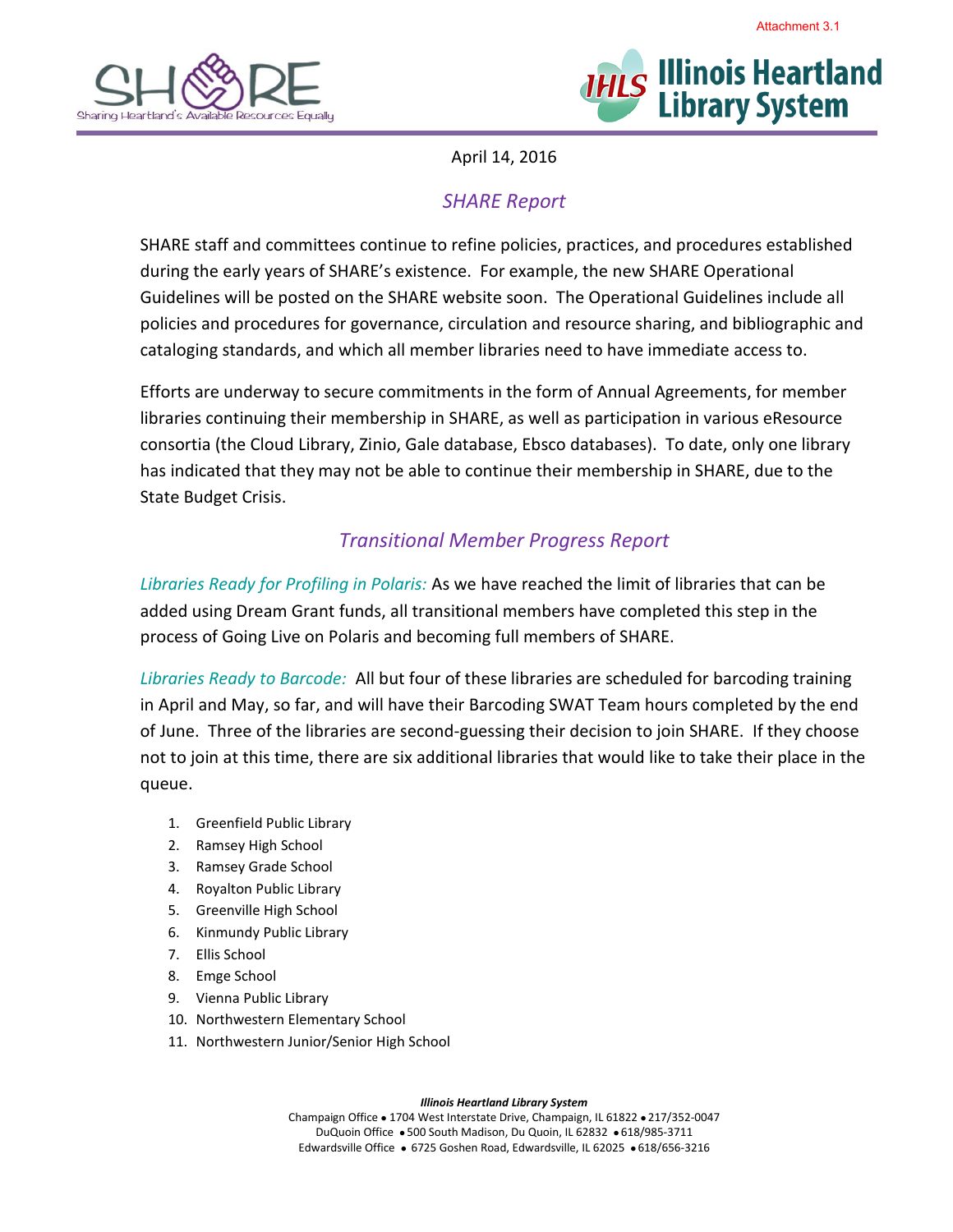



*Libraries Barcoding their Collections:* These libraries have received their barcoding training, and are working on attaching their items to bibliographic records in Polaris. All Barcoding SWAT team hours will be completed by the end of June. Four of these libraries are scheduled to Go Live on Polaris within the next month.

- 1. Oakwood High School
- 2. Iroquois West Middle School
- 3. Oakwood Junior High School
- 4. Oakwood Grade School
- 5. Wayne City Kissner Public Library
- 6. Odin Schools
- 7. Sesser Public Library
- 8. Hoopeston Area High School
- 9. Hoopeston Area Middle School
- 10. Maple Grade School
- 11. John Greer Grade School
- 12. Honeywell Grade School
- 13. Coulterville Public Library
- 14. Girard Public Library
- 15. Galatia Public Library
- 16. Christopher Public Library
- 17. Nokomis Public Library
- 18. Milford High School
- 19. Patoka Public Library
- 20. Newton Elementary School
- 21. Newton Community High School
- 22. Carrollton Public Library
- 23. Iroquois West High School
- 24. Pope County High School
- 25. Pope County Elementary School
- 26. Dongola Public Library
- 27. Golconda Public Library
- 28. Auburn Public Library
- 29. Vance Township Public Library
- 30. Sidell Public Library

*Libraries Live on Polaris:* By the end of the current fiscal year, staff estimates that at least 50 of the 75 transitional members will be live on Polaris, and paying SHARE full member fees for FY17. All Dream Grant funds will be expended by June 30, 2016, which is the end of the grant cycle.

- 1. Morthland College
- 2. Mt. Olive Public Library

## *Illinois Heartland Library System*

Champaign Office . 1704 West Interstate Drive, Champaign, IL 61822 . 217/352-0047 DuQuoin Office . 500 South Madison, Du Quoin, IL 62832 . 618/985-3711 Edwardsville Office · 6725 Goshen Road, Edwardsville, IL 62025 · 618/656-3216